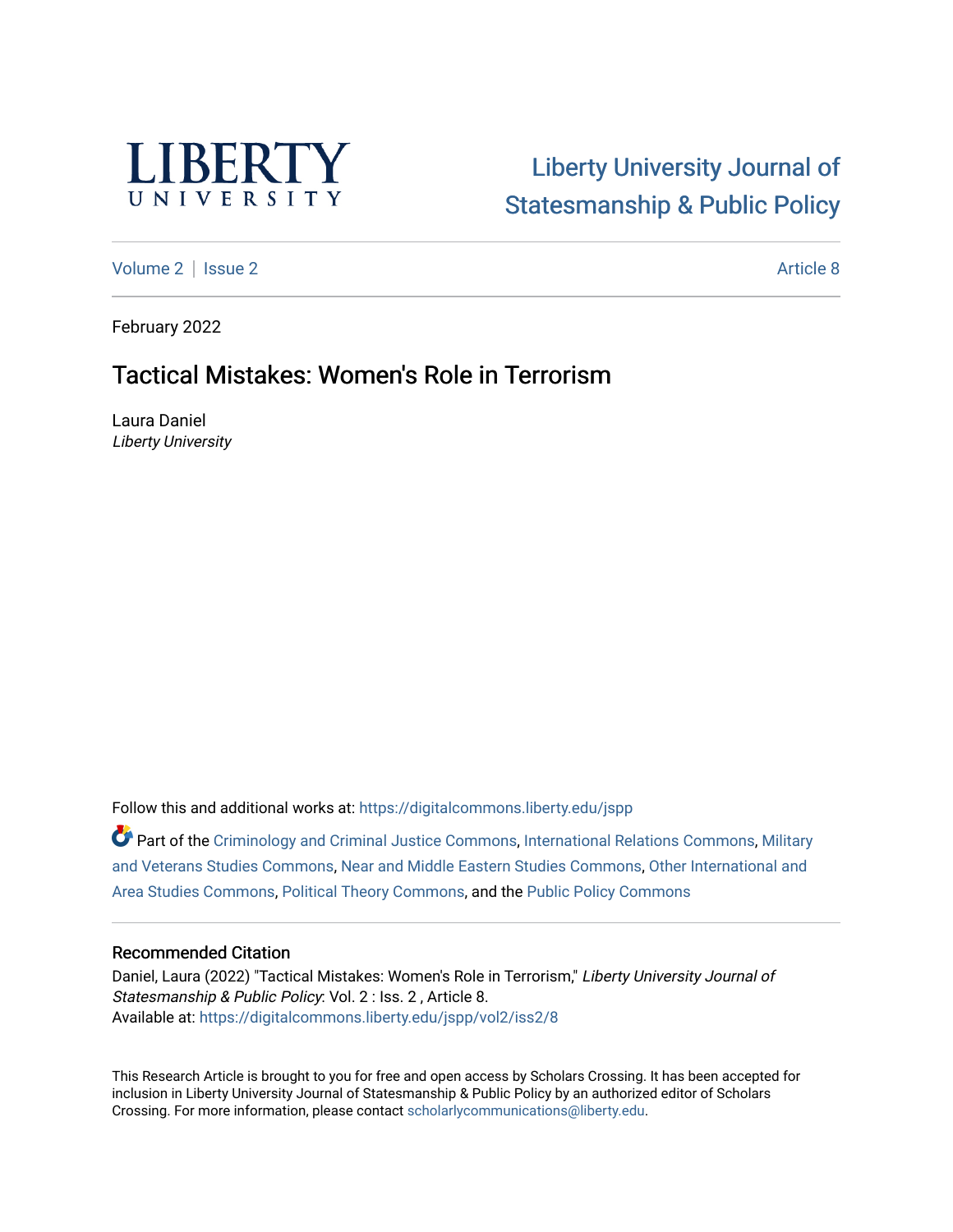#### **Introduction**

Women have played a role in terrorism for decades both abroad and domestically. From Samantha Lewthwaite to Puji Kuswati, women have committed grievous acts in the name of terrorist organizations and their ideologies. While women oftentimes work primarily from behind the scenes in these organizations by transporting weapons and materials, raising funds for the organization, and turning out propaganda to gain more recruits and increase their standing on the world stage, they also play a part in actively violent acts such as suicide bombings and as "freedom" fighters. Women are woven into terror organizations in many roles that are both important and necessary for the groups continued survival. For many in Western society it is unthinkable that women could be terrorists or willing participants in acts of terrorism, given the common conception of women as nurturers and providers. <sup>1</sup> However, history in both previous decades and more recent years reveals multiple examples of the significant role that women have played in active violent terrorism. This significance is often underestimated by counterterror officials and thus leads to less effective counterterror policies being enacted. Understanding the full scope of the multitude and importance of the roles that women could play in terrorist organizations is key for counterterrorism policy be made to effectively combat and deradicalize female terrorists.

# **Brief History of Women in Terrorism**

Many people typically equate terrorism with male-dominated leadership, but historically and culturally this is not always true.<sup>2</sup> Women have had a long history of participating in terrorist acts as well as orchestrating them from the sidelines. One such example is Samantha Lewhwaite, a 29 year old British citizen who was present in the terror attack on the Westgate Mall in Nairobi in 2013. In this attack she was seen not only participating in the killing of hostages but also giving orders to the other militants belonging to the Al-Shabab terror group. She has been accused of ordering the deaths of multiple people as well as being behind an attack on a Mombassa Police Station that consisted of six other female terrorists.<sup>3</sup> Women also play an important role in maintain the sustainability of terror organizations through recruiting efforts and offering their children to the cause. While it is unlikely that women will ever outnumber men in recruits or operations for most groups, partially due to many terror groups' emphasis on traditional gender roles as wives and mothers, they are still important tactically today for the surprise they can bring to attacks. This is exhibited through the unidentified woman on July 8, 2017, in Mosul who detonated an explosive device while being escorted through the city ruins by Iraqi Security Forces, 4 the 35 women in 2008 who carried out suicide bombings in Iraq, and the 80 women that were recruited by Samira Ahmed Jassim in Iraq to carry out attacks north of the city of Baghdad in 2009.<sup>5</sup>

<sup>1</sup> Yvonne Corcoran-Nantes, "Unnatural Beings: Gender and Terrorism," *Outskirts: Feminisms along the Edge* 24 (May 2011): Yvonne Corcoran-Nantes: Outskirts online journal: The University of Western Australia (uwa.edu.au)

<sup>2</sup> R. Kim Gragin and Sara A. Daly, *Women as Terrorists: Mothers, Recruiters, and Martyrs* (Santa Barbara, CA: Praeger Security International, 2009), iii.

<sup>3</sup> Amanda A Willows, "Female Perpetrated Terrorism and Suicide Bombings" (Masters Thesis, Angelo State University, 2017), 3-4.

<sup>4</sup> Charlie Winter and Devorah Margolin, "The Mujahidat Dilemma: Female Combatants and the Islamic State," *Combating Terrorism Center* 10, no. 7 (Aug. 2017).

<sup>5</sup> Willows, "Female Perpetrated Terrorism," 2.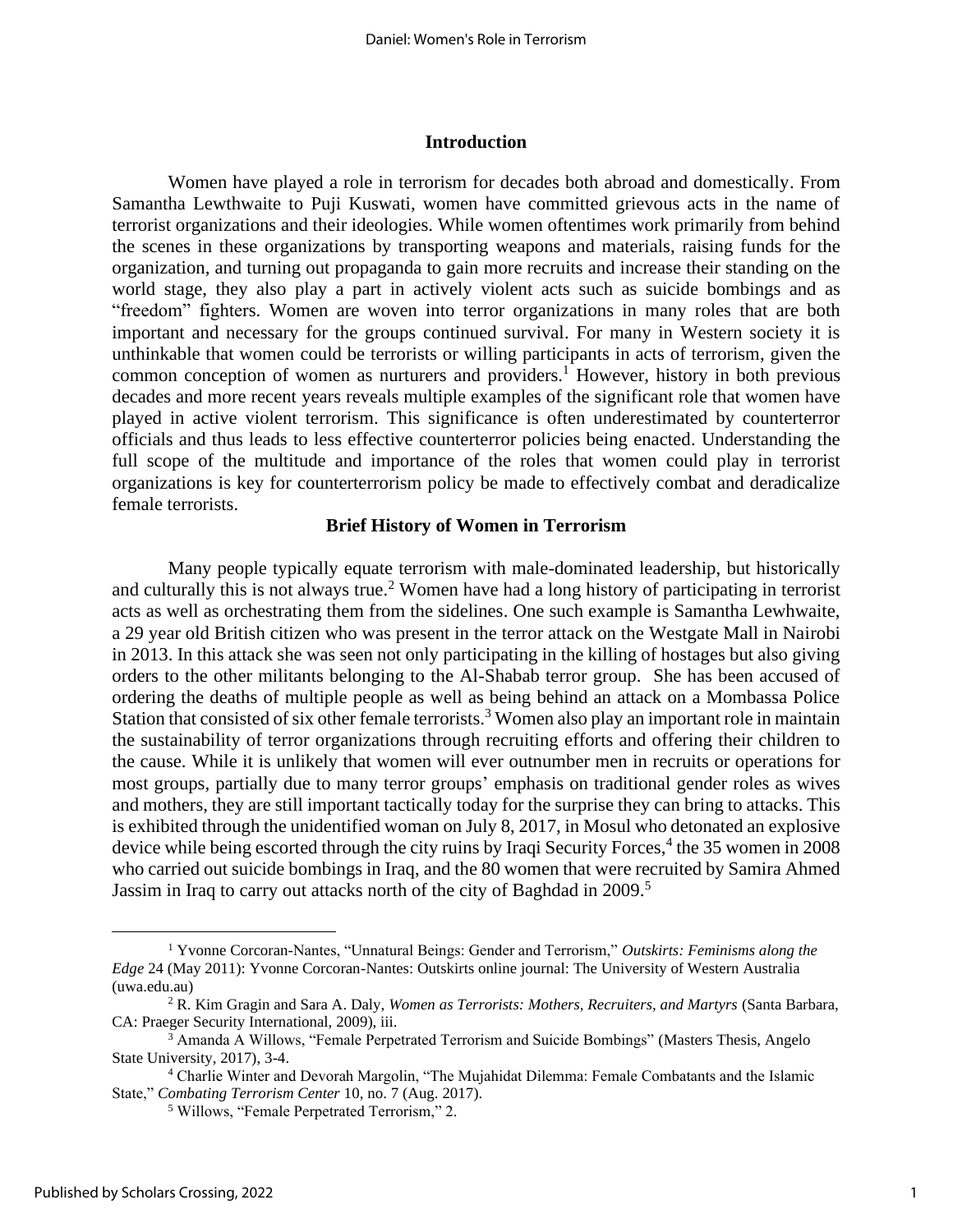In the Muslim world, women have participated in terrorism at some level for centuries. The *Mujahidaat* (female fighters carrying out *jihad*) is a term that was coined by the first historians of Islam to honor the women who protected Mohammad during the early Islamic wars of the seventh century. 6 In these early years during the seventh century, the female fighters were defenders of not only Mohammad but also Islam—participating in *jihad* and putting all they had into defending what they believed. Historical *jihad* provides examples for modern-day jihadist women to live up to, such as Um 'Umara who fought on the battlefield alongside men against the enemies of Islam.<sup>7</sup> As centuries went on, the *Mujahidaat*'s focus on defending Islam did not change, but their tactics and how they went about achieving their goals did. Rather than remain in traditional roles such as logistics and other behind-the-scenes work, the *Mujahidaat* began to mirror their male counterparts in areas such as suicide bombing and tactical understanding. In the 1970s and 1980s, propaganda pieces were written directly to women calling them to back up their men in the cause of *jihad*, as seen in the Soviet-Afghan War, during which magazines were published by Pakistani women to call Afghan women to back their men during the war.<sup>8</sup> And more recently, arguments made by Danish jihadis in the mid-2010s asserted that women are permitted to go so far as to disobey other Islamic laws when acting in defensive jihad against those who are hostile to Islam.<sup>9</sup>

# **What Leads Women to Terrorism?**

Women have been active participants in 60% of armed rebel groups over the past decade.<sup>10</sup> In many cases, these women carried out acts that would be classified as acts of terrorism, such as planting bombs in urban areas.<sup>11</sup> Some women join organizations by force, others voluntarily join out of belief in the ideology of the organization, and others join out of necessity for survival.<sup>12</sup> An example of this would be women willingly joining Boko Haram to complete Koranic education, since only 4% of girls in the regions where Boko Haram operates finish secondary school.<sup>13</sup> Being used by the organization to meet its end goals is the price that many must pay when it comes to gaining resources or furthering their education. Some women are looking for protection and often resources that the terrorist organization is willing and able to provide, though it often comes at a price. Many of Boko Haram's suicide bombers in the early 2010s were women who sought the protection of the organization.<sup>14</sup>

Women also join or participate in terrorist organizations due to their husbands' or family members' involvement. Women who marry into terrorist organizations often participate behind the scenes, taking care of children, indoctrinating them, and recruiting others to join their cause.<sup>15</sup> Women also join out of religious zeal, as seen with the *Mujahidaat*. In Anyaan Ali's book *The Challenge of Dawa*, Ali explains how the ideology of *Dawa* (pronounced Da-Wah) motivates

<sup>6</sup> Laura Sjoberg and Caron E Gentry, eds., *Women, Gender, and Terrorism* (Athens, GA: University of Georgia Press, 2011).

<sup>7</sup> Sara Jul Jacobsen, "Calling on Women: Female-Specific Motivation Narratives in Danish Online Jihad Propaganda," *Perspectives on Terrorism*, vol. 13, no. 4 (Aug 2019), 18.

<sup>8</sup> Ibid.

<sup>&</sup>lt;sup>9</sup> Jacobson, "Calling on Women," 17.

<sup>&</sup>lt;sup>10</sup> Jamille Bigio and Rachel Vogelstien, "Women in Terrorism Hidden Threats, Forgotten Partners," *Counsel on Foreign Relations*, May 2019, p. 3.

 $11$  Ibid, 3.

 $12$  Ibid, 6.

<sup>13</sup> Ibid, 4.

 $14$  Ibid, 6.

<sup>15</sup> Sjoberg and Gentry, *Women, Gender, and Terrorism.*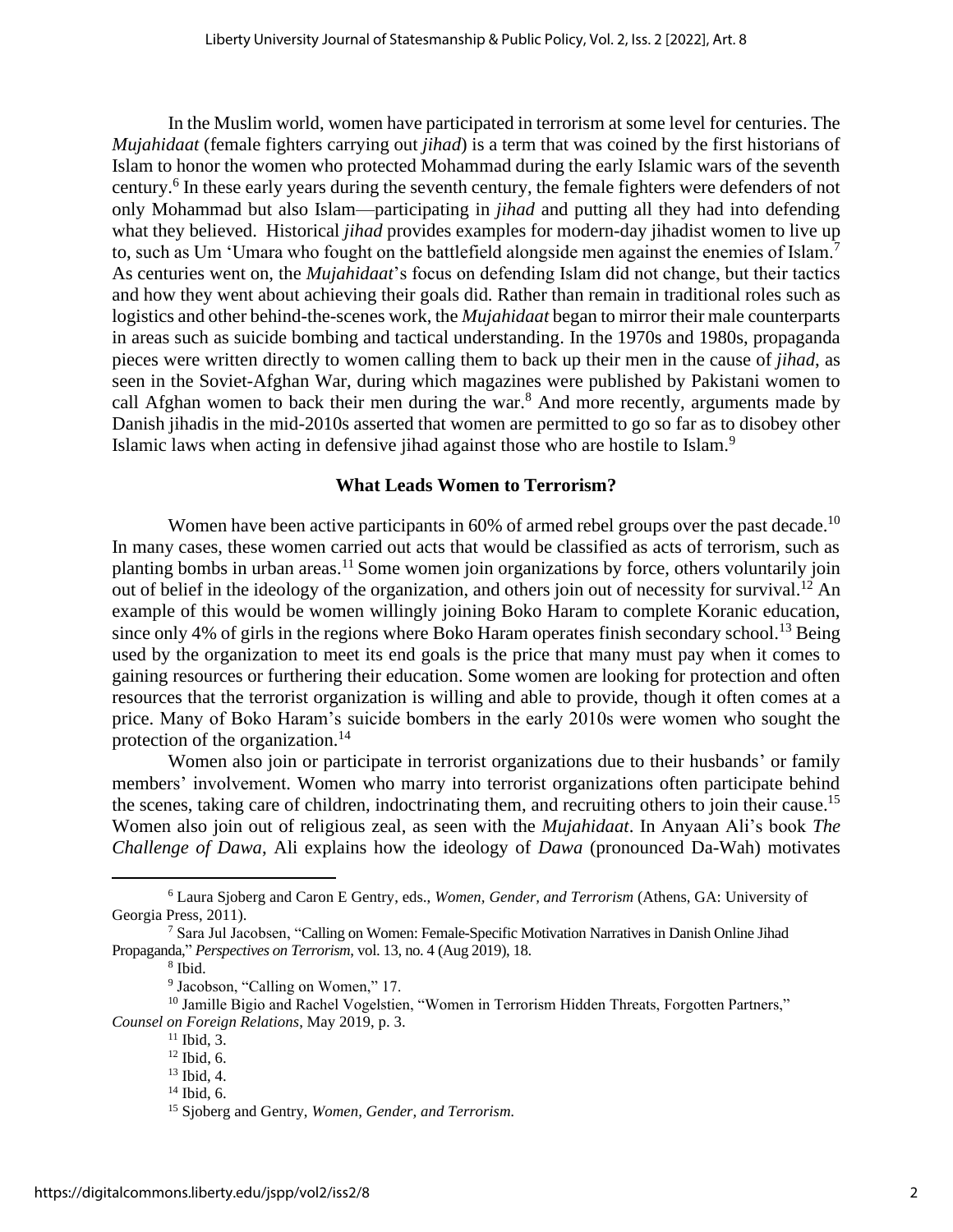religious zealots, specifically those of the Islamic faith, into *jihad*. <sup>16</sup> *Dawa*, or "the call", is used in the Islamic faith to call those to prayer and service; however, radical *Dawa*, as Ali points out, is more than just a call into the faith: it has been used as a call to present Islam as an alternative to western civilization.<sup>17</sup> While it is true that some women are forced into terrorist organizations and are used, many others see it as a calling to true faith.<sup>18</sup> It is in the radical *Dawa* ideology that many women embrace their roles as terrorist and see it as the highest calling in Islam.<sup>19</sup>

# **Women's Role in Terrorist Activities**

Whether a woman is led into terrorism by radicalized ideology or by force, their roles are expansive and important to their organization. Roles in logistics are an important position for women to hold. Logistics is often more appealing to women who are being recruited, as it is considered less dangerous because they are not in the direct line of fire like many *jihad* fighters, theoretically making it a more suitable job for a woman. <sup>20</sup> However, sometimes this logic of "less harm" when it comes to logistician role can be misplaced. Women made up 26 percent of all terrorism related arrests in Europe in 2017, an increase from 18 percent the previous year.<sup>21</sup> The counterterrorism approach of targeting a terror groups' logistics and propaganda outreach network means women logisticians risk arrest as well as retaliation, just like their terrorist fighters and operative counterparts.<sup>22</sup>

Perhaps more appealing to women than logistics, however, is the role of recruiting. In this setting, they can be a part of advancing the ideology and goals of their organization without compromising family obligations to their husbands and their children. Especially in the Digital Age, women are able to spread the ideology of the group online while at the same time indoctrinating their families and children into the group's beliefs.<sup>23</sup> This is highlighted by ISIS's heavy reliance on female online recruiters, with over 40% of female members serving in the role. This made them indispensable to the organization's recruitment efforts and spreading their ideology across the internet.<sup>24</sup> Women in recruiting roles can also be used to raise funds and spread propaganda for the group.<sup>25</sup> They have the ability to engage in mandated *jihad*, furthering their cause and ideals without facing life-threatening situations. Additionally, ISIS has taken advantage of technological advances and the softer image women present to gain new recruits. 20% of ISIS recruits from the West are women, as a result of targeted propaganda tailored to appeal to a western female audience.<sup>26</sup> In 2010, for example, Malika el-Aroud was sentenced to eight years in prison for establishing and leading a terror group in Belgium. She made use of the internet to extend her

<sup>16</sup> Ayaan Ali, *The Challenge of Dawas*, Hoover Institute, 2017.

<sup>17</sup> Ali, *The Challenge of Dawas,* 35.

<sup>&</sup>lt;sup>18</sup> Bigio and Vogelstien, "women in Terrorism," 6.

<sup>19</sup> Ali, *The Challenge of Dawas*.

<sup>20</sup> Gragin and Daly, *Women as Terrorists.*

<sup>21</sup> Bigio and Vogelstien, "Women in Terrorism," 1.

<sup>22</sup> Gragin and Daly, *Women as Terrorists.*

<sup>23</sup> Bigio and Vogelstien, "Women in Terrorism." 1.

<sup>24</sup> Amanda Spencer, "The Hidden Face of Terrorism: An Analysis of the Women in Islamic State," *Journal of Strategic Security* Vol 9, No 3 (Fall 2016) 91-92.

<sup>&</sup>lt;sup>25</sup> Sara Mahmood, "Negating Stereotypes: Women, Gender, and Terrorism in Indonesia and Pakistan," *Perspectives on the Future of Women, Gender, & Violent Extremism* February 2019, 15.

<sup>26</sup> Bigio and Vogelstien, "women in Terrorism," 5.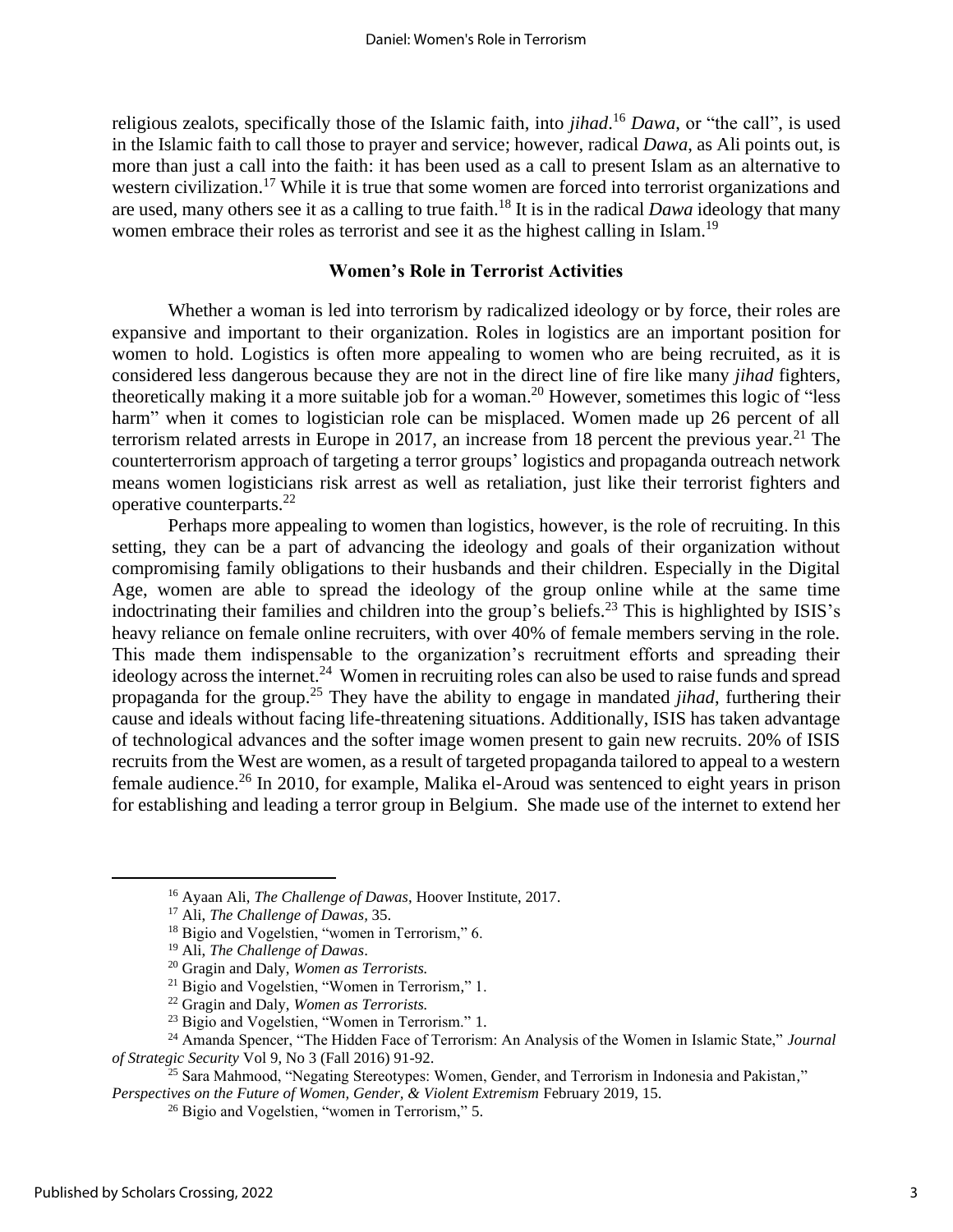reach, gathering up to 1500 hits on her website every day.<sup>27</sup> Another woman, Colleen LaRose, was self-radicalized through the internet and managed to recruit other women to the *jihad* cause before her arrest in 2009.<sup>28</sup> Counterterrorism organizations cannot overlook tactics like these because women recruiters work behind the scenes, mainly on social media platforms.<sup>29</sup>

While many of the roles women play are behind the scenes, many are chosen - or even willingly choose - to take the role of suicide bomber.<sup>30</sup> Suicide bombing gives a shock factor which brings media attention to terrorist organizations thus providing a greater amount of media coverage and renown for the groups in question.<sup>31</sup> These attacks have the added bonus of not only garnering media attention from the outside world and creating more martyrs to inspire their own, but they also produce the same amount of casualties and damage as attacks made by their male counterparts.<sup>32</sup> Suicide bombing, regardless of the bomber's sex, often becomes a topic of discussion—the sensationalizing of someone willing to give themselves so fully to a cause is a strong statement. However, it is particularly disturbing to the public when the suicide bomber is a woman, as it seems to go against a woman's nature of caring and loving.<sup>33</sup> It is important to note, though, that suicide bombers, whether they are women or men, are not always irrational thinkers or out of their mind. Female suicide bombers are motivated by a number of different factors such as the promise of a better future in the afterlife than their current circumstances. Other factors include the idea that they will be hailed as a hero, a martyr that will be mourned and worshiped through the Islamic world. Religious beliefs alone can be a great motivating factor in women when it comes to female suicide bombing. 34

# **Tactical Mistakes of Counterterrorism Efforts in Combatting Women Terrorists**

It should not be a surprise that terrorists use women in any way that they can. Terrorists know they need women, whether it be for their compassionate demeanor or family-building skills. Women in terror groups can shame men into joining in greater numbers and, particularly in those groups hoping to build a nation-state for themselves, provide longevity through family building.<sup>35</sup> However, women are often disregarded by counterterrorism efforts and are seen as the victims of circumstance rather than actors of their own free will. It is a tactical mistake to overlook the rise of women terrorists. Women are often overlooked by counterterrorism organizations, despite serving in roles ranging from fundraising and community support to the foundation of violent movements and leading positions.<sup>36</sup> Therefore, it is equally as important to acknowledge the unique role that women play in counterterrorism efforts, specifically in alleviating female terrorist threats.

<sup>27</sup> Mia M. Bloom, "In Defense of Honor: Women and Terrorist Recruitment on the Internet," *Journal of Postcolonial Cultures and Societies* 4, no. 1 (2013): 150.

<sup>28</sup> Willows, "Female Perpetrated Terrorism," 2.

 $29$  Ibid.

<sup>30</sup> Gragin and Daly, *Women as Terrorists.*

<sup>31</sup> Mahmood, "Negating Stereotypes," 15.

 $32$  Cyndi Banks, Introduction: Women, Gender, and Terrorism: Gendering Terrorism, Women & Criminal Justice, (2019) https://www.tandfonline.com/doi/full/10.1080/08974454.2019.1633612.

<sup>33</sup> Roxana Apalaghie, "Gender-Based Efforts to Counter Female Suicide Terrorism," *The Polish Quarterly of International Affairs* 22, no.1 (2013).

<sup>34</sup> Gragin and Daly, *Women as Terrorists.*

<sup>35</sup> Mahmood, "Negating Stereotypes", 15.

<sup>36</sup> Bigio and Vogelstien, "Women in Terrorism."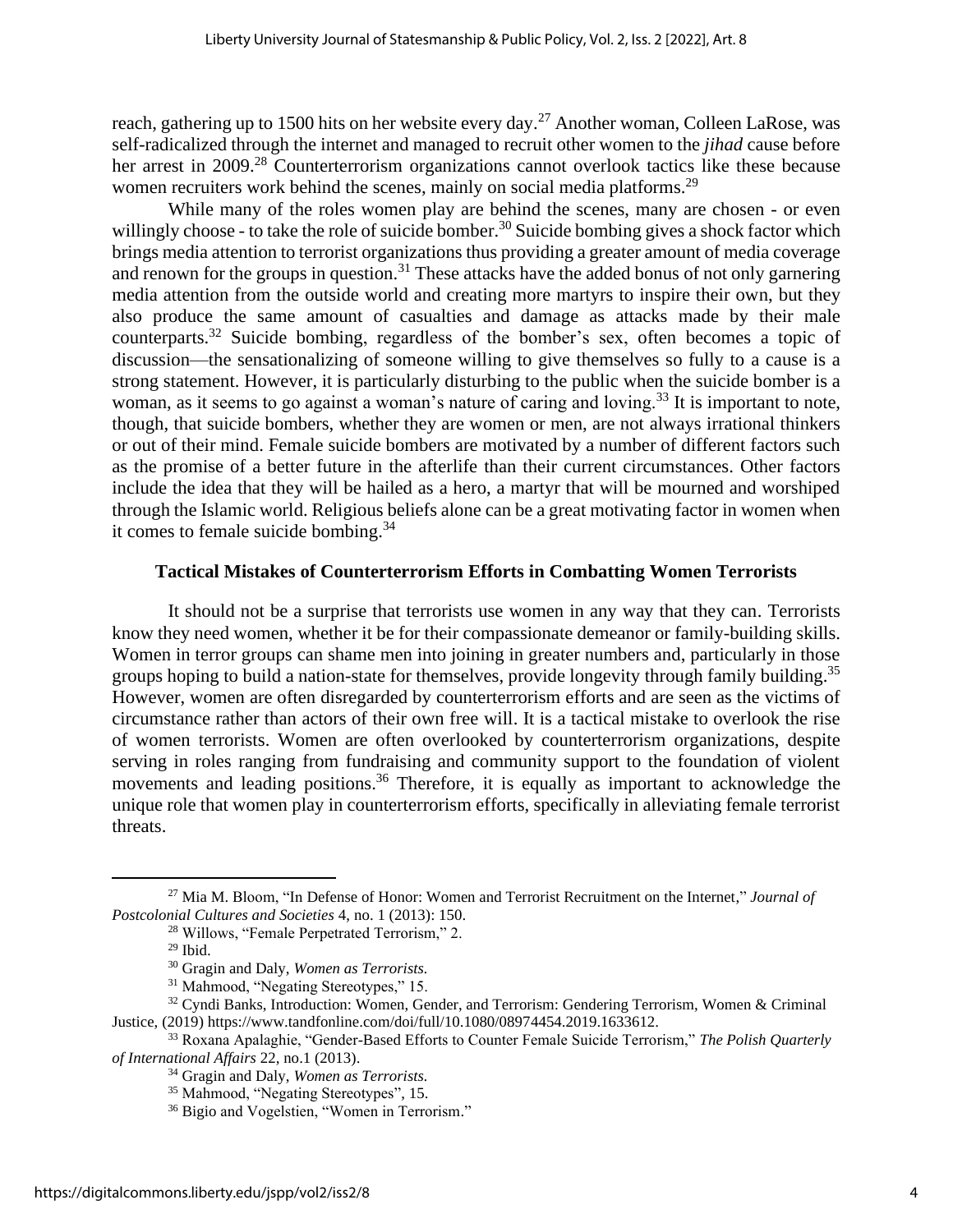Women are able to mitigate against the threat female terrorists expose counterterrorism efforts to. In the West, women have taken up positions to prevent terrorism in government departments and agencies, as well as in the private sector; women who live in the Middle East and Near-Eastern countries also possess the unique role of preventing terrorism in their countries. "Women are already on the front lines when it comes to preventing and countering violent extremism in their communities. Yet their voices remain sidelined from mainstream counterterrorism debates."<sup>37</sup> Women are the biggest asset to countering women terrorists as they are able to view the issue from a woman's perspective in ways that male members of the counterterrorism community cannot.<sup>38</sup>

Another tactical mistake of counterterrorism is underestimating women terrorists. Gender based biases and stereotypes regarding women and their role in society continue to lead policymakers to underestimate their roles in acts of terrorism, leading to a reduction in the effectiveness of counterterrorism efforts.<sup>39</sup> Women are commonly viewed as nurturers and unlikely to be a group that participates in violent actions in society.<sup>40</sup> Such underestimation of female-led terrorism is a dangerous mistake on western counterterrorism efforts.<sup>41</sup> At the same time because of this common underestimation female terrorists gain advantages allowing their attacks to prove more effective and harder to anticipate or prepare for.<sup>42</sup>

#### **Female Terrorism Mitigation Methods**

Mitigation of female participation does not always have to start on a federal level; these efforts start in the community, just as mitigation against male participation does. Community efforts are a useful tactic and can produce results, even if they are on a smaller scale. "Women-led civil society groups are particularly critical partners in mitigating violence, though counterterrorism efforts too often fail to enlist them."<sup>43</sup> Unfortunately, oftentimes civil society groups that reach out to vulnerable women are not considered relevant or useful by many counterterror officials and remain underfunded, due to the focus of traditional efforts being on preventing the radicalization of men. This leads to counterterror policies that are created without input from local women who best know how to reach and prevent radicalization or deradicalize women.<sup>44</sup> These views are slowly changing however, as governments begin to see the dangers of ignoring such an often-overlooked danger. In March 2019, for example, the United States government passed the Women and Countering Violent Extremism Act, which acknowledges that women are active in all roles of terrorism and attempts to correct blind spots in current counterterror practices.<sup>45</sup> Several existing gender-based counterterror outreach programs, such as the UK-based *Prevent* program, have had limited success in deradicalizing women. They still often

<sup>37</sup> Ibid.

<sup>&</sup>lt;sup>38</sup> Jakana L. Thomas, "Wolves in Sheep's Clothing: Assessing the Effect of Gender Norms on the Lethality of Female Suicide Terrorism." *International Organization* 75, no. 3 (2021),

https://www.cambridge.org/core/journals/international-organization/article/wolves-in-sheeps-clothing-assessing-theeffect-of-gender-norms-on-the-lethality-of-female-suicide-terrorism/D9BFE04ECEDC0DC9E96818C0FBA6DE8B

<sup>39</sup> Mahmood, "Negating Stereotypes," 11.

<sup>40</sup> Willows, "Female Perpetrated Terrorism," 8.

<sup>41</sup> Apalaghie, "Gender-Based Efforts."

<sup>42</sup> Thomas, "Wolves in Sheep's Clothing."

<sup>&</sup>lt;sup>43</sup> Bigio and Vogelstien, "Women in Terrorism."

<sup>&</sup>lt;sup>44</sup> Bigio and Vogelstien, "women in Terrorism," 9.

<sup>45</sup> Thomas, "Wolves in Sheep's Clothing."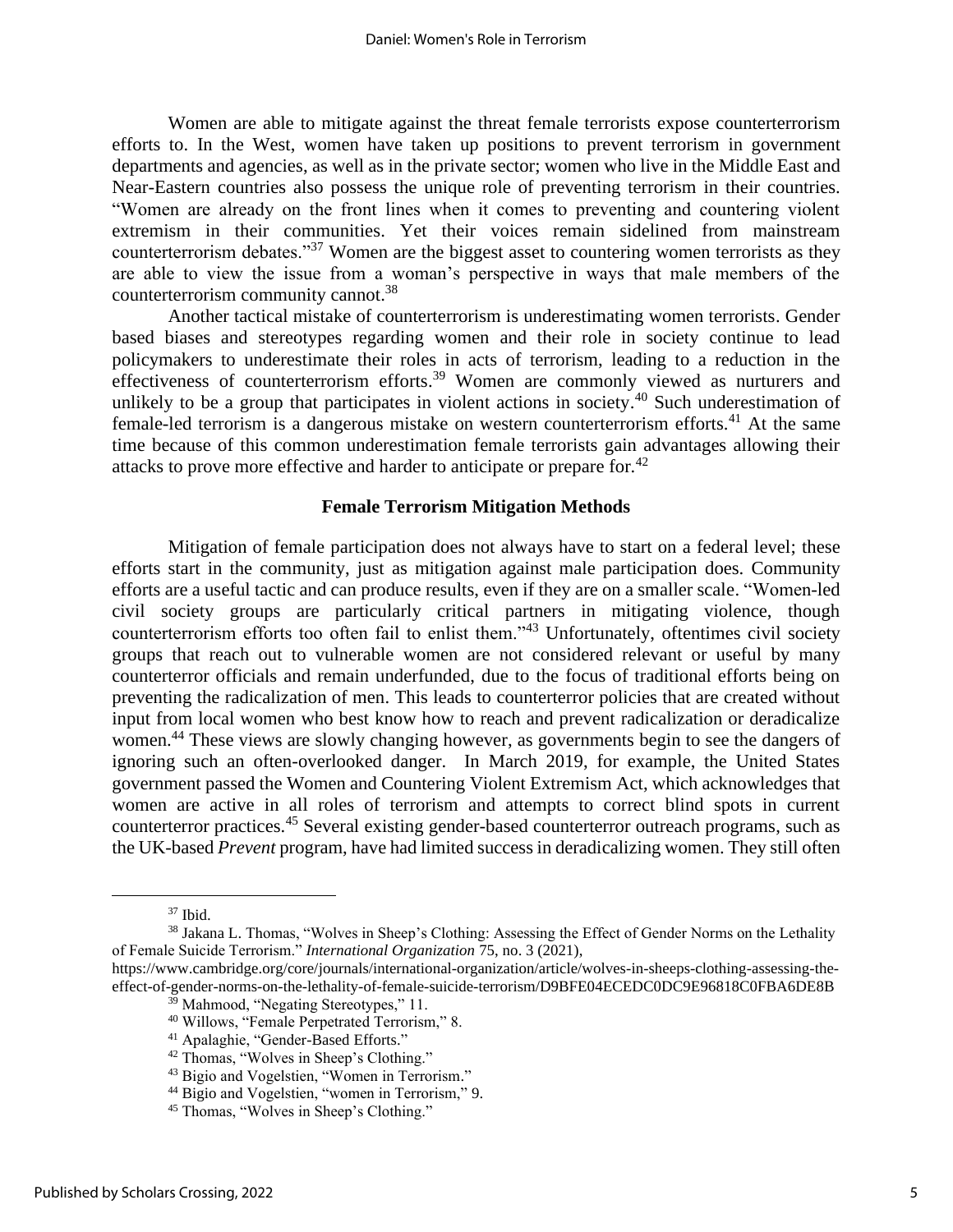fail reach significant numbers of vulnerable women as they often rely on traditional male centric policies that overlook women's unique positions in society.<sup>46</sup>

It is essential to not forget the ideology of radical *Dawa,* which is the driving force behind women who are deeply devoted to radicalized Islam.<sup>47</sup> Rehabilitation programs for female terrorists fail to recognize the underlying problems that led to their radicalization. Such programs do not see how radical *Dawa* ideology fits into the underlying cause of many turning to terrorism. Missing the puzzle piece of radical *Dawa* is a tactical mistake and can make the difference between successful counterterrorism and preventing future terrorists. Education of counterterrorism organizations, NGO's, and other tertiary groups on radical *Dawa* and its ability to radicalize women who are not seen as typical targets for radicalization.

Lastly, a hurdle to preventing female terrorism is children, specifically the children belonging to the female terrorists. Children complicate the situation, often putting counterterrorism officers in a quandary as to how to deal with the protective services and other resources needed to help them. Often children are radicalized through their parents, including their mothers, which stems back to the issue of radical *Dawa* leading to the need to deradicalize them but in ways that are less intrusive than those used on adults while maintaining the parental rights of the mother*. 48* Better access to education, job opportunities and training for vulnerable women would provide them and their families with stability and a counterbalance to the draw of radical *Dawa*.

#### **Recommendations**

For national governments and counterterror policymakers to close the gaps created by continued underestimation of women's roles and importance in terror groups, they must make several changes. First, they must begin by making use of women who are dedicated to preventing the radicalization of other women and the deradicalization of those who already have become part of terror organizations. Taking note of the role women have played in suicide attacks and other acts of violence, The Iraqi Ministry of the Interior alongside the United States took steps to implement a security program that trained local women to help prevent female led suicide bombings.<sup>49</sup> Other nations however have not taken initiative, whether due to political or cultural barriers, to bring more women into the realm of counterterror. In Pakistan, for example, as of 2011 less than one percent of the national police force was female while in Indonesia less than five percent of the national army and police force was made of women.<sup>50</sup>

Secondly, counterterror policymakers as well as those on the ground must overcome societal and gender-based biases towards women as unlikely to take part in violent acts being victims of circumstance. These biases prevent security personnel from viewing women as suspects, leading to women being less likely to be searched or detained for interrogation.<sup>51</sup> Often,

<sup>46</sup> Rachel Schmidt, "Duped: Why Gender Stereotypes are Leading to Inadequate Deradicalization and Disengagement Strategies" (Carleton University: 2018), 30 https://www.tsas.ca/wp-content/uploads/2018/08/WP18- 07\_Schmidt.pdf

<sup>47</sup> Ali, *The Challenge of Dawas.*

<sup>48</sup> Ibid.

 $49$  Ibid.

<sup>50</sup> Mahmood, "Negating Stereotypes," 17.

<sup>51</sup> Thomas, "Wolves in Sheep's Clothing."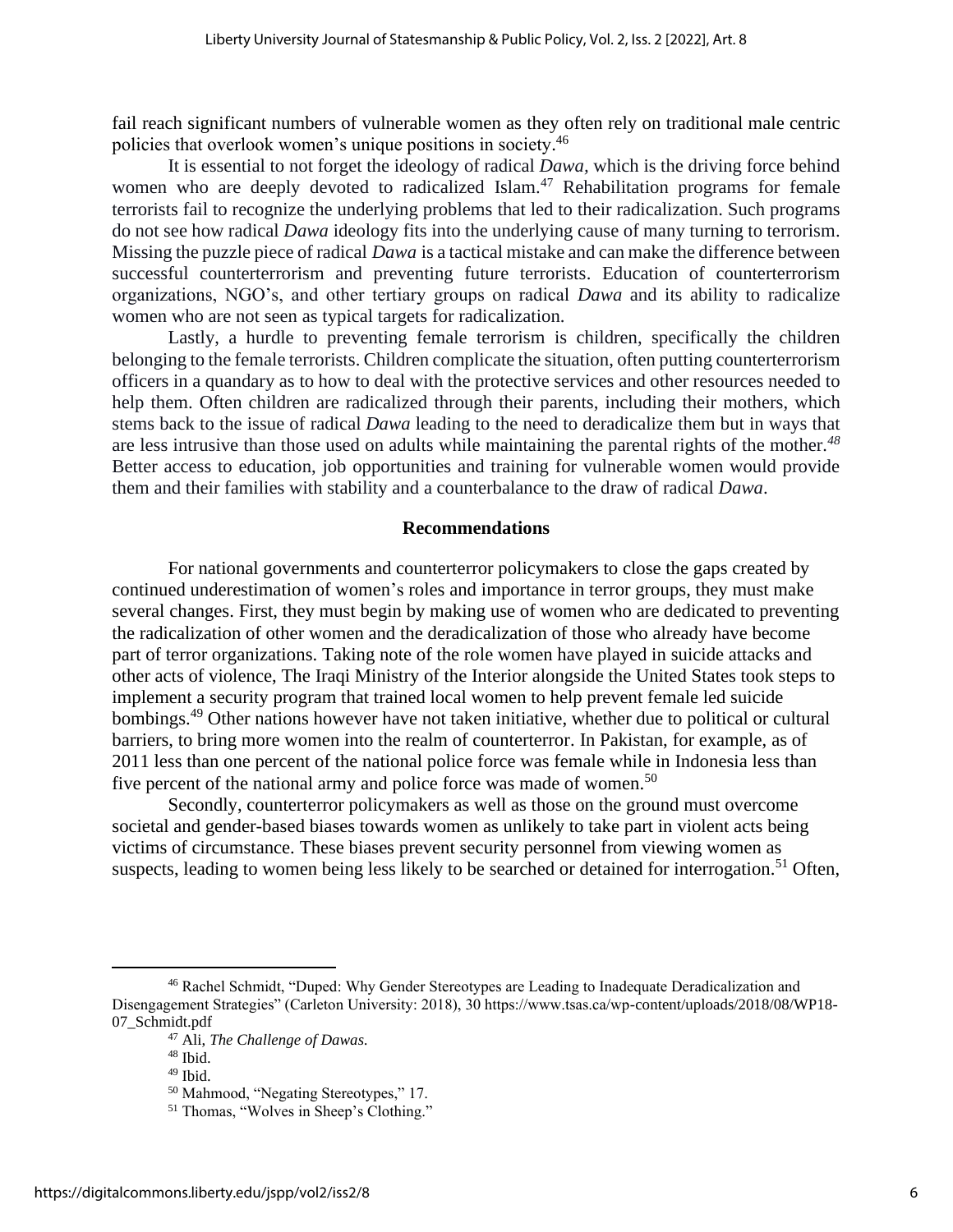even critiques of counterterror policies fail to mention women as anything more than politically inactive wives and mothers.<sup>52</sup>

### **Conclusion**

In recent decades counterterror policymakers have often overlooked the important role that women have played in terror groups. This has led to counterterror policies proving less effective than they could be both in countering the recruitment of those women being targeted by terror groups and in catching those women who have already been recruited. Mitigating female recruitment into terrorist organizations starts at the community level, with women being involved in other women's lives. Resources, including education and training for counterterrorism organizations and better social resources for vulnerable women are needed to keep vulnerable women out of desperate situations. Additionally, the input of women in counterterrorism policymaking and criminal justice is vital as well to curtailing terrorist efforts. Men cannot always reach women in desperate situations that, at times, push women into joining terrorist organizations. Better policy choices that offer greater women involvement in crafting solutions need to be implemented so that female terrorists and their children do not fall through the cracks. Women are not only victims of terrorism but active participants in such activities, and overlooking an underlying cause such as radical ideology is a tactical mistake when capturing both male and female terrorists.

<sup>52</sup> Schmidt, "Duped," 27.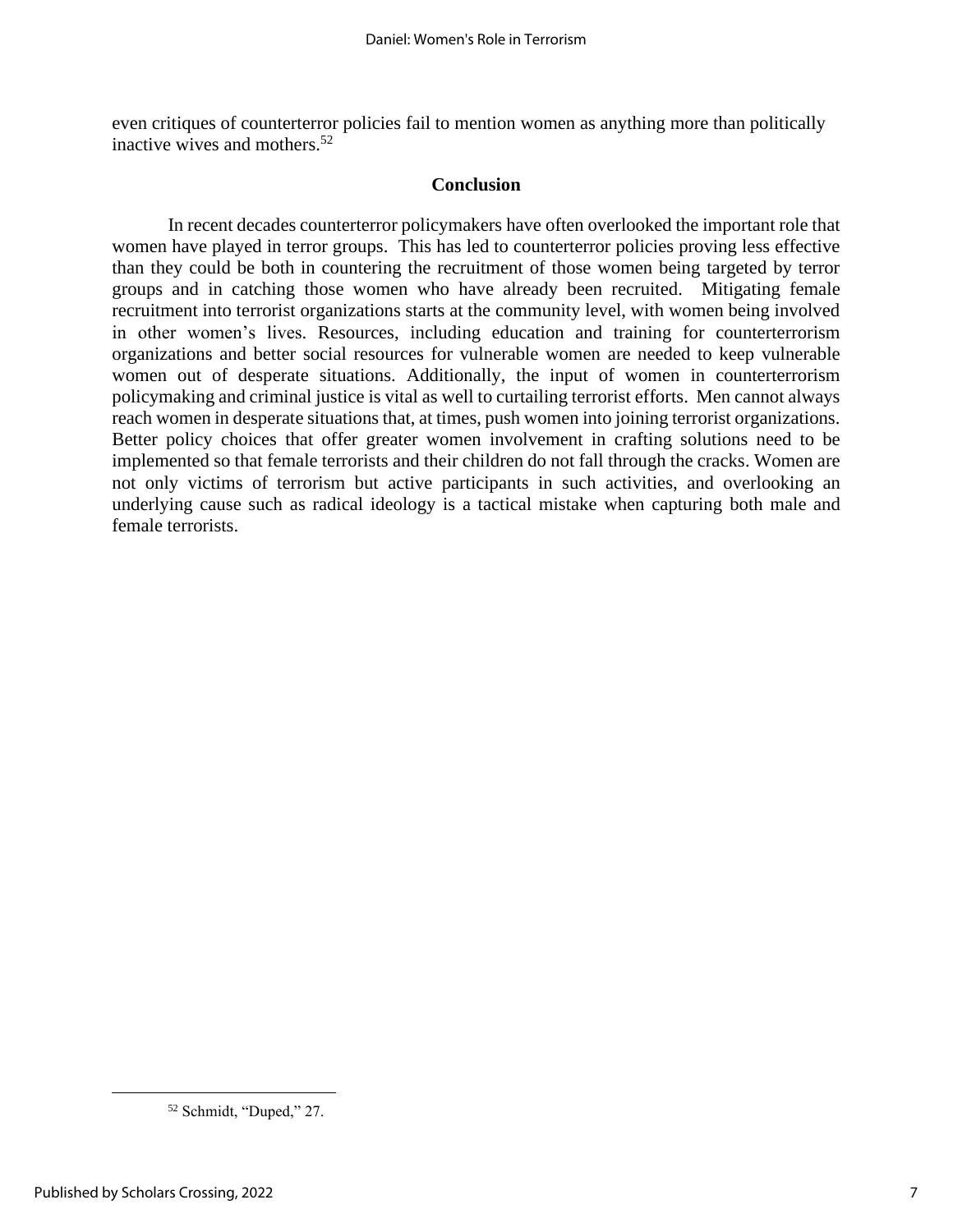# **Bibliography**

- Ali, Ayaan Hirsi. *The Challenge of Dawa: Political Islam as Ideology and Movement and how to Counter it.* Sandford, CA: Hoover Institution Press (2017). https://www.hoover.org/sites/default/files/research/docs/ali\_challengeofdawa\_final\_web. pdf
- Apalaghie, Roxana. "Gender-Based Efforts to Counter Female Suicide Terrorism." *The Polish Quarterly of International Affairs* 22, no. 1 (2013). http://www.questia.com/read/1P3- 2991790521/gender-based-efforts-to-counter-female-suicide-terrorism.
- Banks, Cyndi. "Introduction: Women, Gender, and Terrorism: Gendering Terrorism." *Women & Criminal Justice* 29, no. 4-5 (2019): 181-187, https://www.tandfonline.com/doi/full/10.1080/08974454.2019.1633612.
- Bigio, Jamille, Rachel Vogelstien. "Women in Terrorism Hidden Threats, Forgotten Partners." *Council on Foreign Relations*, May 2019. https://cfrd8 files.cfr.org/sites/default/files/report\_pdf/Discussion\_Paper\_Bigio\_Vogelstein\_Terrorism \_OR.pdf.
- Corcoran-Nantes, Yvonne. "Unnatural Beings: Gender and Terrorism," *Outskirts: Feminisms along the Edge* 24 (2011), http://www.questia.com/read/1G1-257766054/unnaturalbeings-gender-and-terrorism.
- Gragin, R. Kim, and Sara A. Daly. *Women as Terrorists: Mothers, Recruiters, and Martyrs* (Santa Barbara, CA: Praeger Security International, 2009, http://www.questia.com/read/123911198/women-as-terrorists-mothers-recruiters-andmartyrs.
- Jacobsen, Sara Jul. "Calling on Women: Female-Specific Motivation Narratives in Danish Online Jihad Propaganda." *Perspectives on Terrorism* 13, no. 4 (2019): 14-26. Accessed August 18, 2021. https://www.jstor.org/stable/26756700.
- Mahmood, Sara. "Negating Stereotypes: Women, Gender, and Terrorism in Indonesia and Pakistan." https://extremism.gwu.edu/sites/g/files/zaxdzs2191/f/Negating%20Stereotypes- %20Women%20Gender%20and%20Terrorism%20in%20Indonesia%20and%20Pakistan. pdf
- Schmidt, Rachel. "Duped: Why Gender Stereotypes are Leading to Inadequate Deradicalization and Disengagement Strategies" (Carleton University:2018) https://www.tsas.ca/wpcontent/uploads/2018/08/WP18-07\_Schmidt.pdf
- Sjoberg, Laura, and Caron E. Gentry, eds. *Women, Gender, and Terrorism*. Athens, GA: University of Georgia Press, 2011.

Spencer, Amanda N. "The Hidden Face of Terrorism: An Analysis of the Women in Islamic